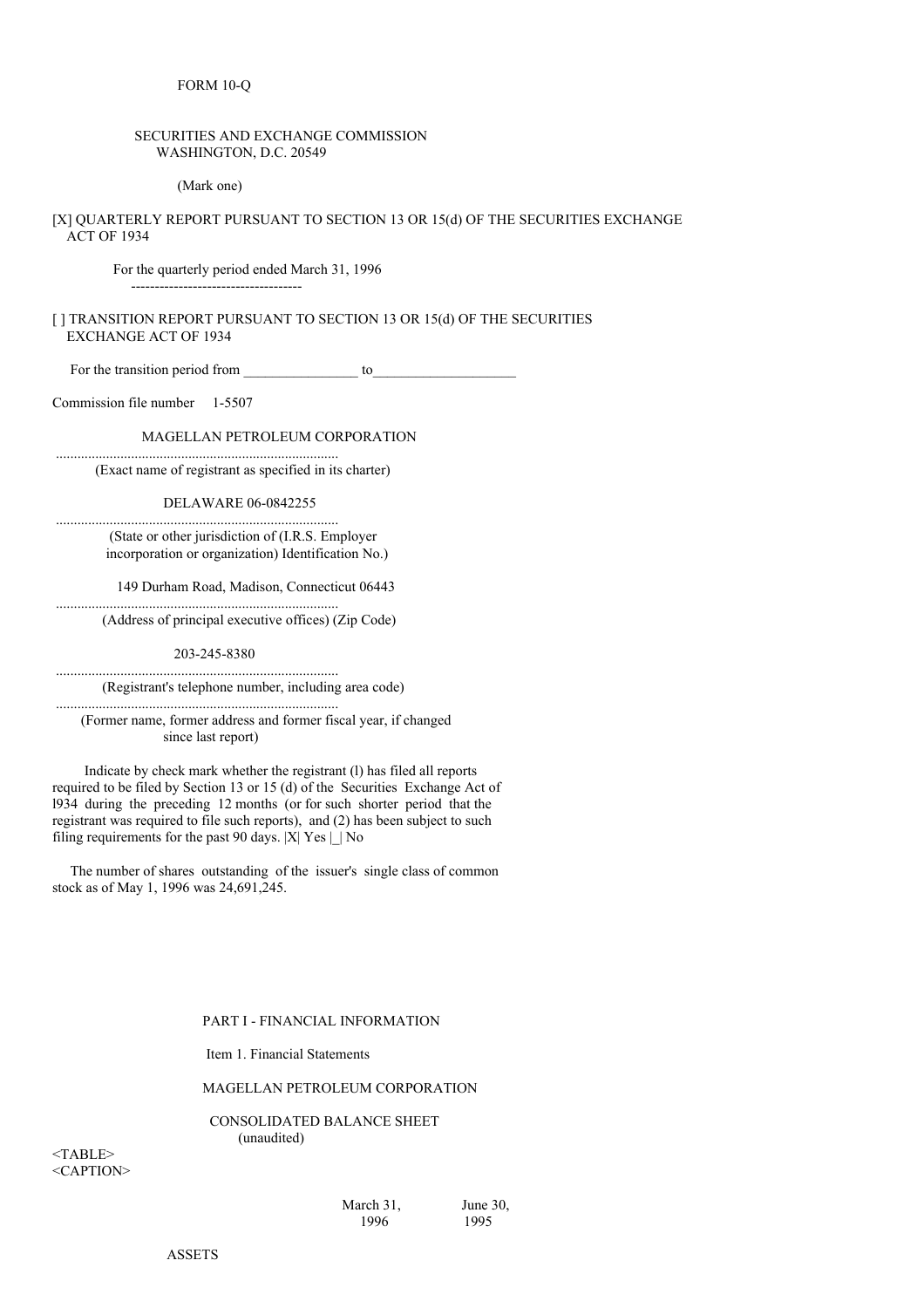| $<\!\!S\!\!>$                                                                                                                                                                                        | $<\!\!C\!\!>$                                                                                               | <c></c>      |                                                               |
|------------------------------------------------------------------------------------------------------------------------------------------------------------------------------------------------------|-------------------------------------------------------------------------------------------------------------|--------------|---------------------------------------------------------------|
| Current assets:<br>Cash and cash equivalents<br>Accounts receivable<br>Reimbursable development costs<br>Inventories                                                                                 | 324,853 208,334                                                                                             |              | \$11,509,663 \$8,982,582<br>$1,440,520$<br>147,470<br>141,015 |
| Total current assets                                                                                                                                                                                 |                                                                                                             |              | 13,422,506 11,104,273                                         |
| Property and equipment:<br>Oil and gas properties (full cost method)<br>Land, buildings and equipment<br>Field equipment                                                                             |                                                                                                             |              | 64,285,181 54,334,921                                         |
|                                                                                                                                                                                                      | 68,249,662 57,877,431                                                                                       |              |                                                               |
| Less accumulated depletion, depreciation<br>and amortization                                                                                                                                         |                                                                                                             |              | $(24,926,438)$ $(20,516,580)$                                 |
| Net property and equipment                                                                                                                                                                           |                                                                                                             |              | 43,323,224 37,360,851                                         |
| Other assets:<br>Other assets                                                                                                                                                                        | 400,226 363,084<br>-------------                                                                            |              |                                                               |
|                                                                                                                                                                                                      | $$57,145,956$ $$48,828,208$                                                                                 |              |                                                               |
| LIABILITIES AND STOCKHOLDERS' EQUITY                                                                                                                                                                 |                                                                                                             |              | ____________                                                  |
| Current liabilities:                                                                                                                                                                                 |                                                                                                             |              |                                                               |
| Accounts payable<br><b>Accrued liabilities</b>                                                                                                                                                       | 993,099 881,734                                                                                             |              | \$1,429,395 \$1,416,315                                       |
| Total current liabilities                                                                                                                                                                            | -------------                                                                                               |              | 2,422,494 2,298,049                                           |
| Long term liabilities and minority interests:<br>Deferred income taxes<br>Reserve for future restoration costs<br>Minority interests                                                                 | $\begin{array}{ccc} 11,793,831 & 8,877,253 \\ 2,345,472 & 2,127,805 \\ 18,630,445 & 16,616,405 \end{array}$ |              |                                                               |
|                                                                                                                                                                                                      | 32,769,748 27,621,463<br>----------                                                                         | -----------  |                                                               |
| Stockholders' equity:<br>Common stock, par value \$.01 per share:<br>Authorized 50,000,000 shares<br>Outstanding 24,691,245 and 24,543,745 shares,<br>respectively<br>Capital in excess of par value | 246,912 245,437                                                                                             |              | 43,244,901 43,112,376                                         |
|                                                                                                                                                                                                      | 43,491,813 43,357,813                                                                                       |              |                                                               |
| Deficit<br>Foreign currency translation adjustments                                                                                                                                                  | $(18,623,409)$ $(19,615,984)$                                                                               |              | $(2,914,690)$ $(4,833,133)$                                   |
| Total stockholders' equity                                                                                                                                                                           | ----------                                                                                                  | ------------ | 21,953,714 18,908,696                                         |
|                                                                                                                                                                                                      | $$57,145,956$ $$48,828,208$<br>===========                                                                  |              | ===========                                                   |
|                                                                                                                                                                                                      |                                                                                                             |              |                                                               |

 $<$ /TABLE>

# PART I - FINANCIAL INFORMATION

Item 1. Financial Statements

# MAGELLAN PETROLEUM CORPORATION

CONSOLIDATED STATEMENT OF OPERATIONS (unaudited)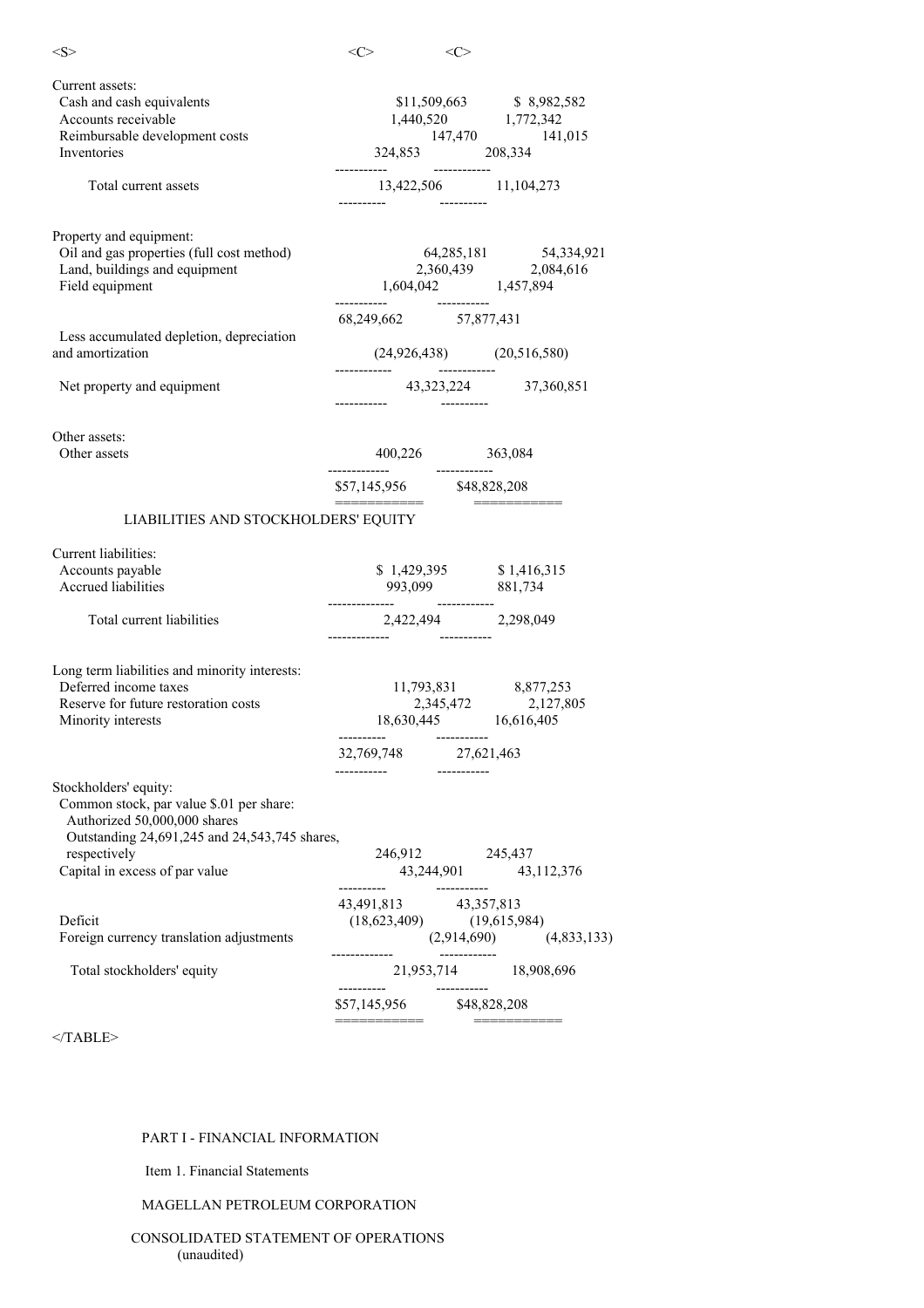# $<$ TABLE $>$ <CAPTION>

|                                                                                                                                                                                                                                                                                                | Three months ended<br>March 31,<br>----------------------- |                                                                                                | March 31,                     | Nine months ended                       |                                                                                                                                                                                                                                                                                                                                                                                                                                                                                        |              |
|------------------------------------------------------------------------------------------------------------------------------------------------------------------------------------------------------------------------------------------------------------------------------------------------|------------------------------------------------------------|------------------------------------------------------------------------------------------------|-------------------------------|-----------------------------------------|----------------------------------------------------------------------------------------------------------------------------------------------------------------------------------------------------------------------------------------------------------------------------------------------------------------------------------------------------------------------------------------------------------------------------------------------------------------------------------------|--------------|
|                                                                                                                                                                                                                                                                                                |                                                            | 1996 1995 1996 1995                                                                            |                               |                                         |                                                                                                                                                                                                                                                                                                                                                                                                                                                                                        |              |
| <s></s>                                                                                                                                                                                                                                                                                        | ------<br>$\langle C \rangle$                              | $\langle C \rangle$ and $\langle C \rangle$                                                    |                               |                                         |                                                                                                                                                                                                                                                                                                                                                                                                                                                                                        |              |
| Revenues:<br>Oil sales<br>Gas sales<br>Interest and other income                                                                                                                                                                                                                               |                                                            | $$1,620,607$ $$1,527,299$ $$4,469,217$ $$4,381,803$<br>2,475,558 2,046,455 7,148,921 5,839,788 |                               |                                         |                                                                                                                                                                                                                                                                                                                                                                                                                                                                                        |              |
|                                                                                                                                                                                                                                                                                                |                                                            | 4,769,909 3,940,998 13,353,822 11,052,025                                                      |                               |                                         |                                                                                                                                                                                                                                                                                                                                                                                                                                                                                        |              |
| Costs and expenses:<br>Production costs<br>Salaries and employee benefits<br>1,361,096<br>410,402<br>1,37,675<br>1,327,934<br>1,143,530<br>2,719,812<br>2,719,812<br>1,143,530<br>2,719,812<br>2,719,812<br>2,11,43530<br>2,11,43530<br>2,11,43530                                             |                                                            |                                                                                                |                               |                                         |                                                                                                                                                                                                                                                                                                                                                                                                                                                                                        |              |
| amortization<br>Auditing, accounting and                                                                                                                                                                                                                                                       |                                                            | 761,164 1,003,577 2,257,059 2,776,080                                                          |                               |                                         |                                                                                                                                                                                                                                                                                                                                                                                                                                                                                        |              |
| 158,506<br>158,506<br>158,506<br>158,506<br>158,506<br>25,429<br>25,469<br>162,141<br>140,359<br>Other<br>14,005<br>1555,607<br>1632,493<br>163,493<br>163,772<br>140,359<br>Interest                                                                                                          |                                                            | 7,558 7,330 22,856 22,480                                                                      |                               |                                         |                                                                                                                                                                                                                                                                                                                                                                                                                                                                                        |              |
|                                                                                                                                                                                                                                                                                                |                                                            | $2,745,160$ $2,755,822$ $8,422,520$ $7,991,640$                                                |                               |                                         |                                                                                                                                                                                                                                                                                                                                                                                                                                                                                        |              |
| Income before minority interests<br>and income taxes<br>and income taxes<br>$2,024,749$<br>$1,185,176$<br>$4,931,302$<br>$3,060,385$<br>$1,062,109$<br>$652,777$<br>$2,712,179$<br>$1,851,058$<br>$3,060,385$<br>$1,851,058$<br>Income before income taxes 962,640 532,399 2,219,123 1,209,327 |                                                            |                                                                                                |                               |                                         |                                                                                                                                                                                                                                                                                                                                                                                                                                                                                        |              |
| Income tax provision 367,968 239,750 1,226,548 951,256                                                                                                                                                                                                                                         |                                                            |                                                                                                |                               |                                         |                                                                                                                                                                                                                                                                                                                                                                                                                                                                                        |              |
| Net income                                                                                                                                                                                                                                                                                     |                                                            |                                                                                                |                               |                                         |                                                                                                                                                                                                                                                                                                                                                                                                                                                                                        |              |
| Average number of shares<br>outstanding                                                                                                                                                                                                                                                        |                                                            |                                                                                                |                               |                                         | $\begin{array}{cccccccccc} \multicolumn{2}{c}{} & \multicolumn{2}{c}{} & \multicolumn{2}{c}{} & \multicolumn{2}{c}{} & \multicolumn{2}{c}{} & \multicolumn{2}{c}{} & \multicolumn{2}{c}{} & \multicolumn{2}{c}{} & \multicolumn{2}{c}{} & \multicolumn{2}{c}{} & \multicolumn{2}{c}{} & \multicolumn{2}{c}{} & \multicolumn{2}{c}{} & \multicolumn{2}{c}{} & \multicolumn{2}{c}{} & \multicolumn{2}{c}{} & \multicolumn{2}{c}{} & \multicolumn{2}{c}{} & \multicolumn{2}{c}{} & \mult$ |              |
| Net income per share                                                                                                                                                                                                                                                                           | \$.02                                                      |                                                                                                |                               | $$.01$ $$.04$ $$.01$                    |                                                                                                                                                                                                                                                                                                                                                                                                                                                                                        |              |
| $<$ /TABLE>                                                                                                                                                                                                                                                                                    |                                                            | $\qquad \qquad \overline{\qquad \qquad }=$                                                     | $=====$                       |                                         |                                                                                                                                                                                                                                                                                                                                                                                                                                                                                        |              |
| CONSOLIDATED STATEMENT OF CHANGES IN STOCKHOLDERS' EQUITY<br>(unaudited)                                                                                                                                                                                                                       |                                                            |                                                                                                |                               |                                         |                                                                                                                                                                                                                                                                                                                                                                                                                                                                                        |              |
| <table><br/><caption></caption></table>                                                                                                                                                                                                                                                        |                                                            |                                                                                                |                               |                                         |                                                                                                                                                                                                                                                                                                                                                                                                                                                                                        |              |
| Number<br>of shares<br>$<\infty$<br>$<\!\!S\!\!>$                                                                                                                                                                                                                                              | Common<br>stock<br>$<\infty$                               | Capital in<br>excess of<br>par value<br>$\langle C \rangle$                                    | Accumulated<br>Deficit<br><<> | translation<br>adjustments<br>$<\infty$ | Total<br>$\langle$ C>                                                                                                                                                                                                                                                                                                                                                                                                                                                                  |              |
| June 30, 1995<br>Net income                                                                                                                                                                                                                                                                    | 24,543,745                                                 | $$245,437$ $$43,112,376$<br>e a contra la                                                      | 992,575 -                     |                                         | $\{(19,615,984) \quad \{(4,833,133) \}$<br>992,575                                                                                                                                                                                                                                                                                                                                                                                                                                     | \$18,908,696 |

Currency translation adjustments - - - - - - 1,918,443 1,918,443 Exercise of stock options 147,500 1,475 135,525 - 134,000 ----------- --------- ----------- ------------ ----------- ----------- March 31, 1996 24,691,245 \$ 246,912 \$43,244,901 \$(18,623,409) \$(2,914,690) \$21,953,714

=========== ========= =========== ============= ============ ===========

 $<$ /TABLE>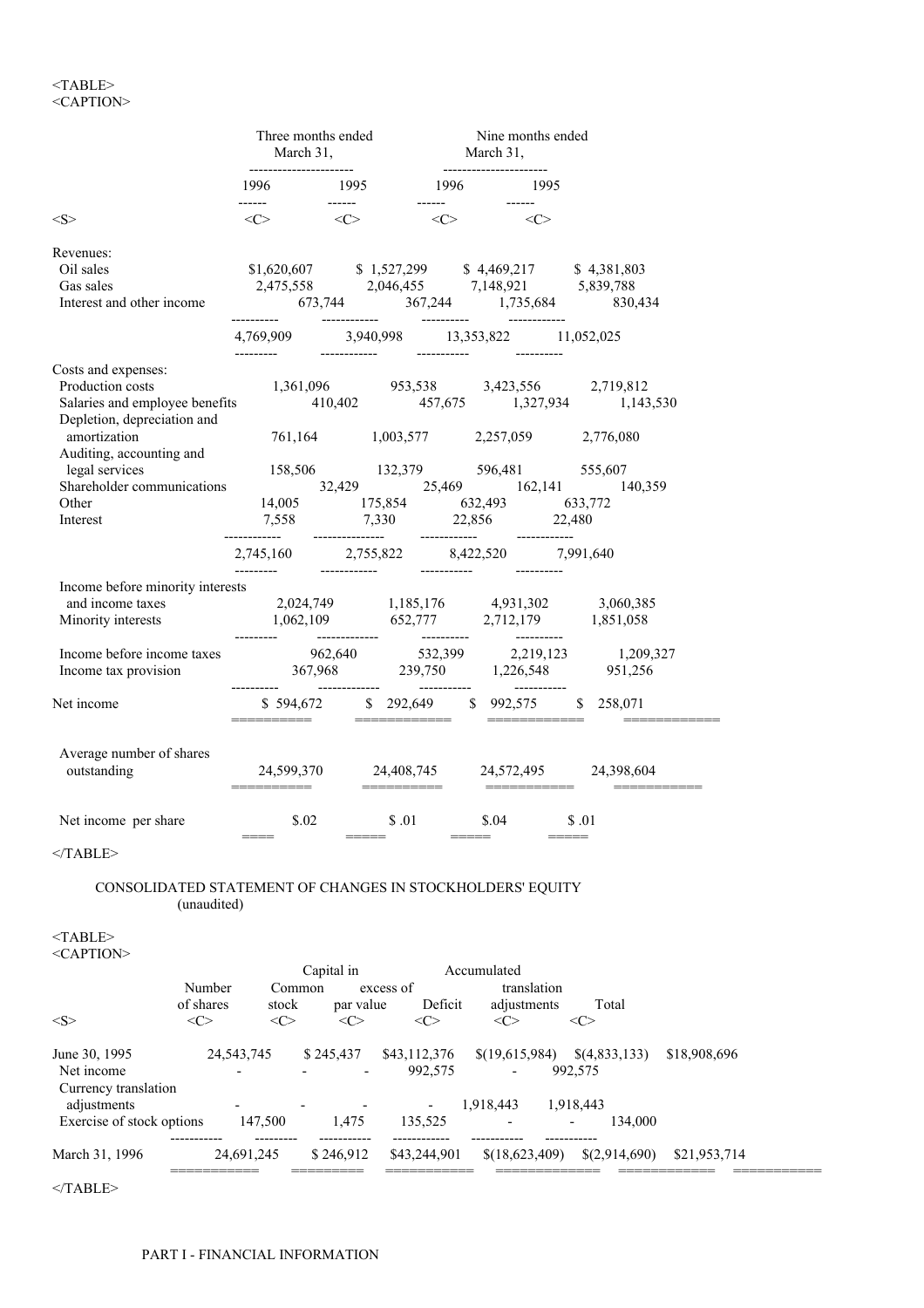# MAGELLAN PETROLEUM CORPORATION

# CONSOLIDATED STATEMENT OF CASH FLOWS (unaudited)

<TABLE> <CAPTION>

|                                                                                                                                  |      | Nine months ended<br>March 31,                                               |                                |              |                             |
|----------------------------------------------------------------------------------------------------------------------------------|------|------------------------------------------------------------------------------|--------------------------------|--------------|-----------------------------|
|                                                                                                                                  | 1996 |                                                                              | 1995                           |              |                             |
| < S >                                                                                                                            |      | $\langle C \rangle$ $\langle C \rangle$                                      |                                |              |                             |
| <b>Operating Activities:</b>                                                                                                     |      |                                                                              |                                |              |                             |
| Net income                                                                                                                       | \$   | 992,575                                                                      | $\mathbb{S}$                   | 258,071      |                             |
| Adjustments to reconcile net income<br>to net cash provided by operating activities:<br>Depletion, depreciation and amortization |      |                                                                              |                                |              | 2,257,059 2,776,080         |
| Deferred income taxes                                                                                                            |      |                                                                              |                                |              |                             |
|                                                                                                                                  |      | $1,967,245$ $720,654$<br>2,712,179 $1,851,058$                               |                                |              |                             |
| Minority interests                                                                                                               |      |                                                                              |                                |              |                             |
| Increase (decrease) in operating assets and liabilities:                                                                         |      |                                                                              |                                |              |                             |
| Accounts receivable                                                                                                              |      |                                                                              |                                |              |                             |
| Reimbursable development costs                                                                                                   |      | $\begin{array}{cc} 145,655 & (720,157) \\ (125,626) & (528,357) \end{array}$ |                                |              |                             |
| Other assets                                                                                                                     |      | $(151,952)$ $(1,050)$<br>$(87,867)$ $10,232$                                 |                                |              |                             |
| Inventories                                                                                                                      |      |                                                                              |                                |              |                             |
| Accounts payable and accrued liabilities                                                                                         |      |                                                                              | -------------                  |              | $(184,078)$ 448,224         |
| Net cash provided by operating activities                                                                                        |      |                                                                              | — 1<br>— <del>1111111111</del> |              | 7,625,190 4,814,755         |
| <b>Investing Activities:</b>                                                                                                     |      |                                                                              |                                |              |                             |
| Net additions to property and equipment                                                                                          |      |                                                                              |                                |              | $(3,815,625)$ $(4,170,447)$ |
| Net cash used in investing activities                                                                                            |      | $(3,815,625)$ $(4,170,447)$                                                  |                                |              |                             |
| Financing Activities:                                                                                                            |      |                                                                              |                                |              |                             |
| Dividends to MPAL minority shareholders<br>Exercise of MPC stock options and stock issued                                        |      |                                                                              |                                |              | $(1,619,104)$ $(1,673,345)$ |
| directors' fees<br>for                                                                                                           |      | 134,000 28,123                                                               |                                |              |                             |
| Net cash used in financing activities                                                                                            |      |                                                                              |                                |              |                             |
| Effect of exchange rate changes on cash<br>and cash equivalents                                                                  |      | 202,620 142,437                                                              |                                |              |                             |
| Net decrease in cash and cash equivalents                                                                                        |      |                                                                              |                                | 2,527,081    | (858, 477)                  |
| Cash and cash equivalents at<br>beginning of year                                                                                |      | $8,982,582 \hspace{1.5cm} 8,350,577$                                         |                                |              |                             |
| Cash and cash equivalents at<br>end of period                                                                                    |      | \$11,509,663 \$7,492,100                                                     |                                |              |                             |
|                                                                                                                                  |      | ——————————                                                                   |                                | ____________ |                             |

 $<$ /TABLE>

# PART I - FINANCIAL INFORMATION

# MAGELLAN PETROLEUM CORPORATION

March 31, 1996

Item 1. Financial Statements - Notes

The information for the three and nine month periods ended March 31, 1996 and 1995, is unaudited but includes all adjustments which the Company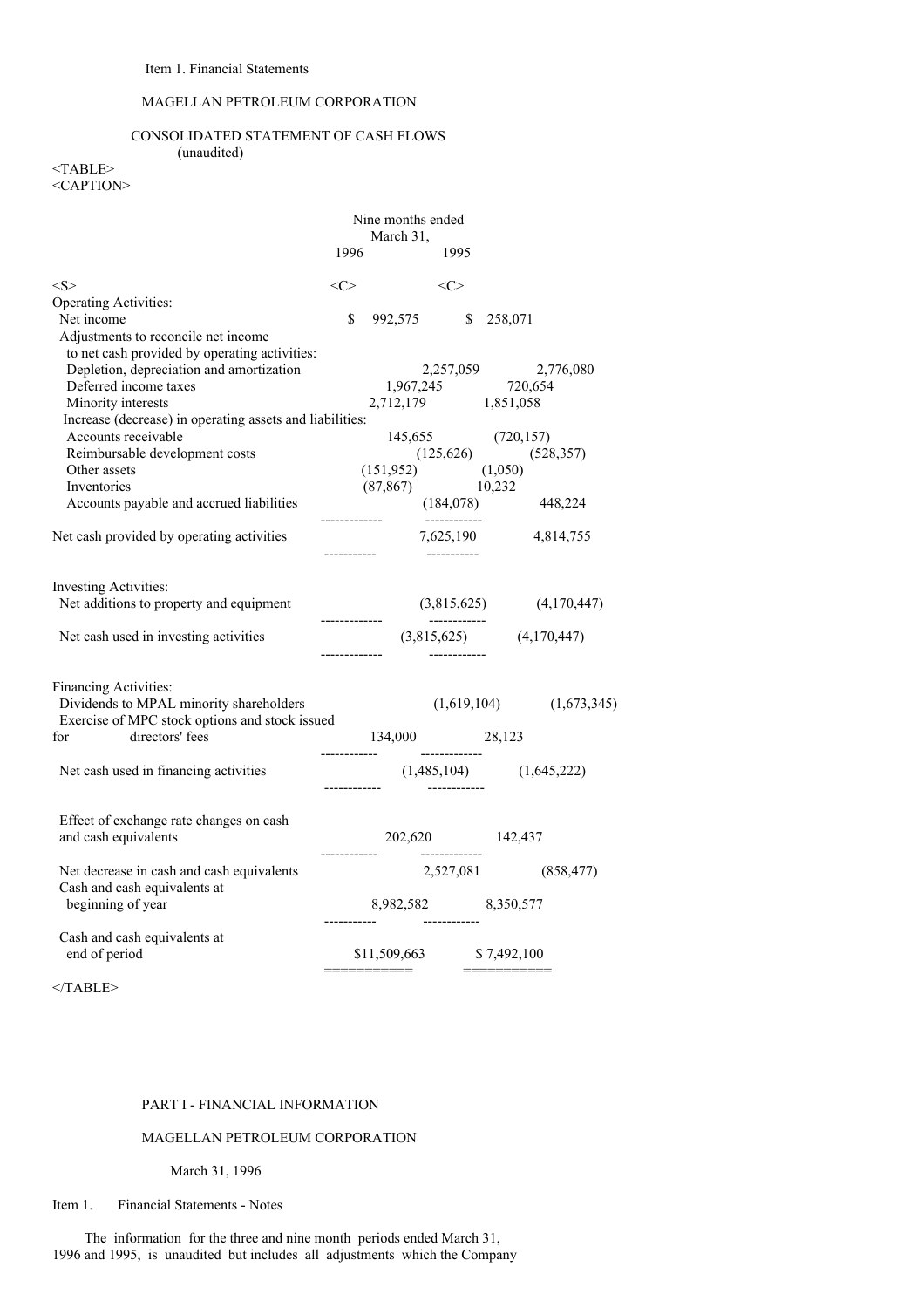considers necessary for a fair presentation of the results of operations for those periods. All adjustments are of a normal recurring nature. The consolidated financial statements include the Company's 50.7% owned subsidiary, Magellan Petroleum Australia Limited ("MPAL").

Item 2. Management's Discussion and Analysis of Financial Condition and Results of Operations

Liquidity and Capital Resources

### Consolidated

At March 31, 1996, the Company on a consolidated basis had approximately \$11,510,000 of cash and cash equivalents. A summary of the major changes in cash items during the period is as follows:

| Cash and cash equivalents at beginning of year    | \$8,983,000  |
|---------------------------------------------------|--------------|
| Cash provided by operations                       | 7.625,000    |
| Net additions to property and equipment           | (3,817,000)  |
| Cash dividends paid to MPAL minority shareholders | (1.619,000)  |
| 338,000<br>Other                                  |              |
|                                                   |              |
| Cash and cash equivalents at end of period        | \$11,510,000 |

As to the Company (unconsolidated)

At March 31, 1996, Magellan Petroleum Corporation ("MPC"), on an unconsolidated basis, had cash and cash equivalents of approximately \$2,164,000. MPC's normal annual operating budget is approximately \$750,000 and its current cash position and its future dividends from MPAL should be adequate to meet its current cash requirements. During fiscal 1996, MPC has budgeted approximately \$400,000 for oil and gas exploration. MPC also has available a \$1.5 million bank line of credit. MPC has in the past invested and may in the future invest substantial portions of its available funds to maintain its majority interest in MPAL.

===========

# PART I - FINANCIAL INFORMATION

# MAGELLAN PETROLEUM CORPORATION

March 31, 1996

## Item 2. Management's Discussion and Analysis of Financial Condition and Results of Operations (Cont'd)

#### As to MPAL

At March 31, 1996, MPAL had cash and cash equivalents of approximately \$9,346,000. MPAL has budgeted approximately \$5.5 million for exploration in fiscal 1996 in comparison to the \$2.8 million incurred during fiscal 1995. MPAL expects to fund its exploration and development costs through its cash flow from Australian operations, and if necessary, any additional requirements from its A.\$10 million bank line of credit.

## Results of Operations

Three month period ended March 31, 1996 vs. March 31, 1995.

The Company had consolidated net income of \$594,672 for the three month period ended March 31, 1996 compared to net income of \$292,649 for the comparable 1995 period. The components of consolidated net income for the comparable periods were as follows:

> Three month period ended March 31, 1996 1995

MPC unconsolidated pretax loss  $\{(130,205)\}\$   $\{(137,794)\}$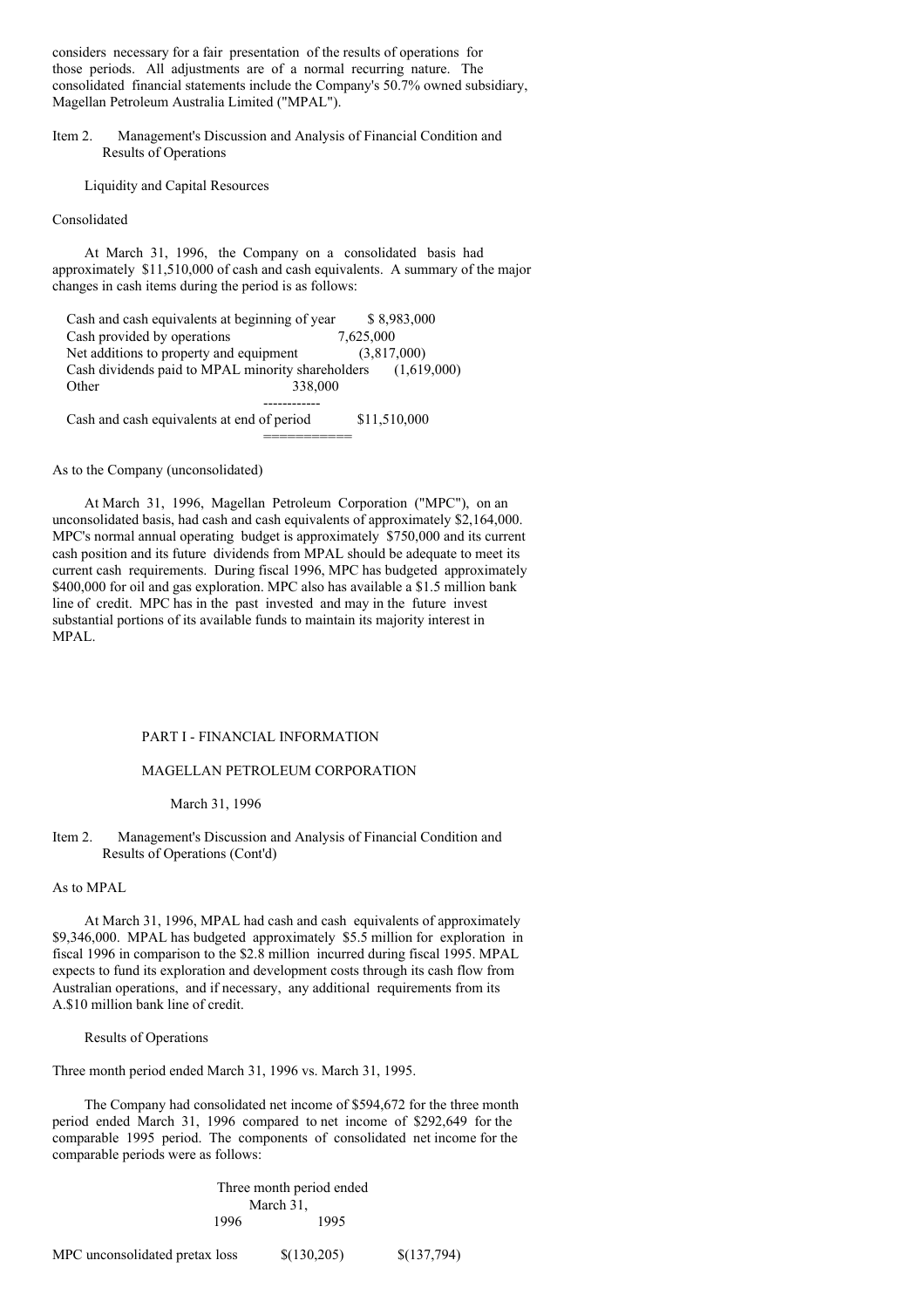| MPC income tax expense             | (2)        | (311)      |
|------------------------------------|------------|------------|
| Share of MPAL pretax income        | 1,090,445  | 670,193    |
| Share of MPAL income tax provision | (365, 566) | (239, 439) |
|                                    |            |            |
| Consolidated net income            | \$594,672  | \$292,649  |
|                                    |            |            |
|                                    |            |            |
| Net income per share               | \$.02      | \$.01      |
|                                    |            |            |

# PART I FINANCIAL INFORMATION

# MAGELLAN PETROLEUM CORPORATION

# March 31, 1996

## Item 2. Management's Discussion and Analysis of Financial Condition and Results of Operations (Cont'd)

# Oil and Gas Sales

Oil and gas sales (in thousands) by geographic location for the comparable periods were as follows:  $\overline{\text{STABLE}}$ 

<CAPTION>

|                      | 1996                                       |               | Three month period ended March 31,<br>1995 |               |
|----------------------|--------------------------------------------|---------------|--------------------------------------------|---------------|
|                      | <b>Sales</b>                               | $\frac{0}{0}$ | Sales                                      | $\frac{0}{0}$ |
| < S >                | <c< th=""><th></th><th></th><th></th></c<> |               |                                            |               |
| Australia            | \$4,096                                    | 100           | \$3,418                                    | 96            |
| <b>United States</b> |                                            |               | 156                                        | 4             |
|                      |                                            |               |                                            |               |
|                      | \$4,096                                    | 100           | \$3,574                                    | 100           |
|                      |                                            |               |                                            |               |

 $<$ /TABLE>

### Oil Sales

Oil sales increased by 6% in the current quarter. Oil sales in Australia increased 17% in the 1996 period to \$1,621,000 from \$1,387,000 in the prior period because of a 6% increase in oil prices and a 12% increase in the number of units sold. MPAL's share of oil sales in the United States (\$140,000 in 1995) were eliminated because the producing properties were sold on March 31, 1995. Oil unit sales in barrels ("bbls") and the average price per barrel sold during the periods indicated were as follows: <TABLE> <CAPTION>

Three month period ended March 31,

|                                  |              | 1996 Sales |           | 1995 Sales |           |  |
|----------------------------------|--------------|------------|-----------|------------|-----------|--|
|                                  |              | Average    |           | Average    |           |  |
|                                  |              | price      |           | price      |           |  |
|                                  | bbls         | per bbl    | bbls      |            | per bbl   |  |
| $<\leq>$                         | $\langle$ C> | <c></c>    |           | <( ∵       |           |  |
| Australia-Mereenie<br>$<$ TABLE> |              | 94,223     | A.\$25.39 | 83,896     | A.\$24.05 |  |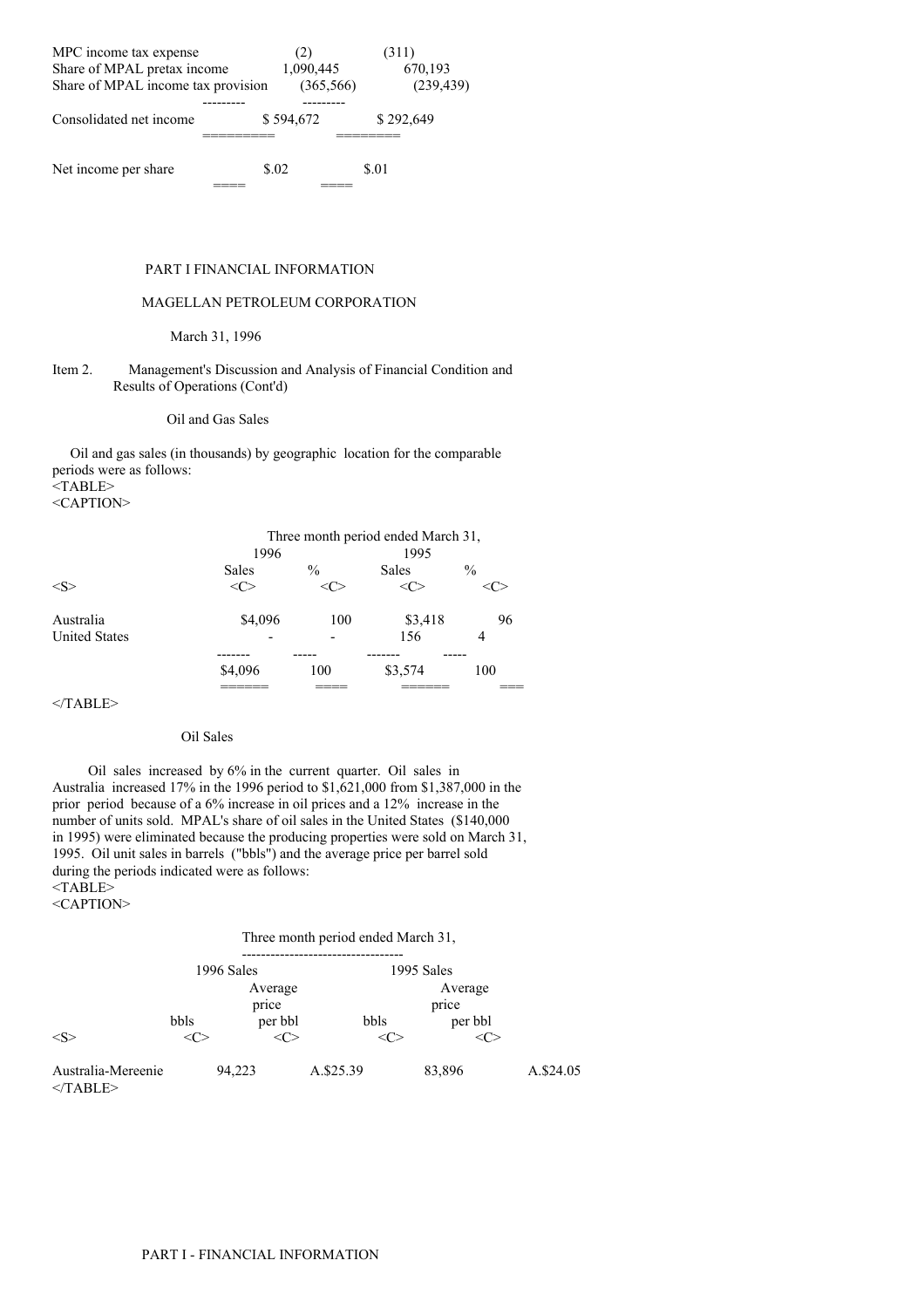#### March 31, 1996

Item 2. Management's Discussion and Analysis of Financial Condition and Results of Operations (Cont'd)

#### Gas Sales

Gas sales increased 21%. Gas sales in Australia increased to \$2,476,000 in the 1996 period from \$2,046,000 in 1995 with a 5% increase in the volumes of gas sold and price increases as shown below. Total gas volumes are expected to continue at least at current levels in the short term. The volumes in billion cubic feet ("bcf"), (before deducting royalties) and the average price of gas per thousand cubic feet ("mcf") sold during the periods indicated were as follows:

<CAPTION>

### Three month period ended March 31,

----------------------------------

|                        | 1996 Sales |      |               | 1995 Sales |               |  |
|------------------------|------------|------|---------------|------------|---------------|--|
|                        | Average    |      |               | Average    |               |  |
|                        |            |      | price         |            | price         |  |
|                        | bcf        |      | per mcf       | bcf        | per mcf       |  |
| <s></s>                | <c></c>    |      | $<\!\!C\!\!>$ | <c></c>    | $<\!\!C\!\!>$ |  |
|                        |            |      | $(A.\$)$      |            | $(A.$ \$      |  |
| Australia:             |            |      |               |            |               |  |
| Palm Valley            |            |      |               |            |               |  |
| Alice Springs contract |            | .311 | 2.91          | .268       | 2.77          |  |
| Darwin contract        |            | .534 | 2.02          | .664       | 1.98          |  |
| Mereenie:              |            |      |               |            |               |  |
| Darwin contact         |            | .484 | 1.98          | .495       | 1.72          |  |
| Other                  | .230       |      | 2.66          | .056       | 2.74          |  |
|                        |            |      |               |            |               |  |
| Total                  | 1.559      |      |               | 1.483      |               |  |
|                        |            |      |               |            |               |  |

</TABLE>

#### Interest and other income

Interest and other income increased 83%. Interest and other income increased in 1996 to \$674,000 from \$367,000 in 1995 and includes MPAL's share of gas pipeline tariffs (\$280,000) which commenced in May 1995. This category of income also includes a gain of \$200,000 on the sale of investments.

#### PART I - FINANCIAL INFORMATION

#### MAGELLAN PETROLEUM CORPORATION

#### March 31, 1996

# Item 2. Management's Discussion and Analysis of Financial Condition and Results of Operations (Cont'd)

### Costs and Expenses

Production costs increased 43%. The increase in Australia relates to an increase in costs at Mereenie because of the present work to increase production and the costs of the Palm Valley reserve study. In addition, certain salary costs were reclassified into production costs in the March 1996 quarter. The U.S. costs have been eliminated because the U.S. producing properties were sold on March 31, 1995. Production costs by geographic area (in thousands) are as follows: <TABLE> <CAPTION>

<sup>&</sup>lt;TABLE>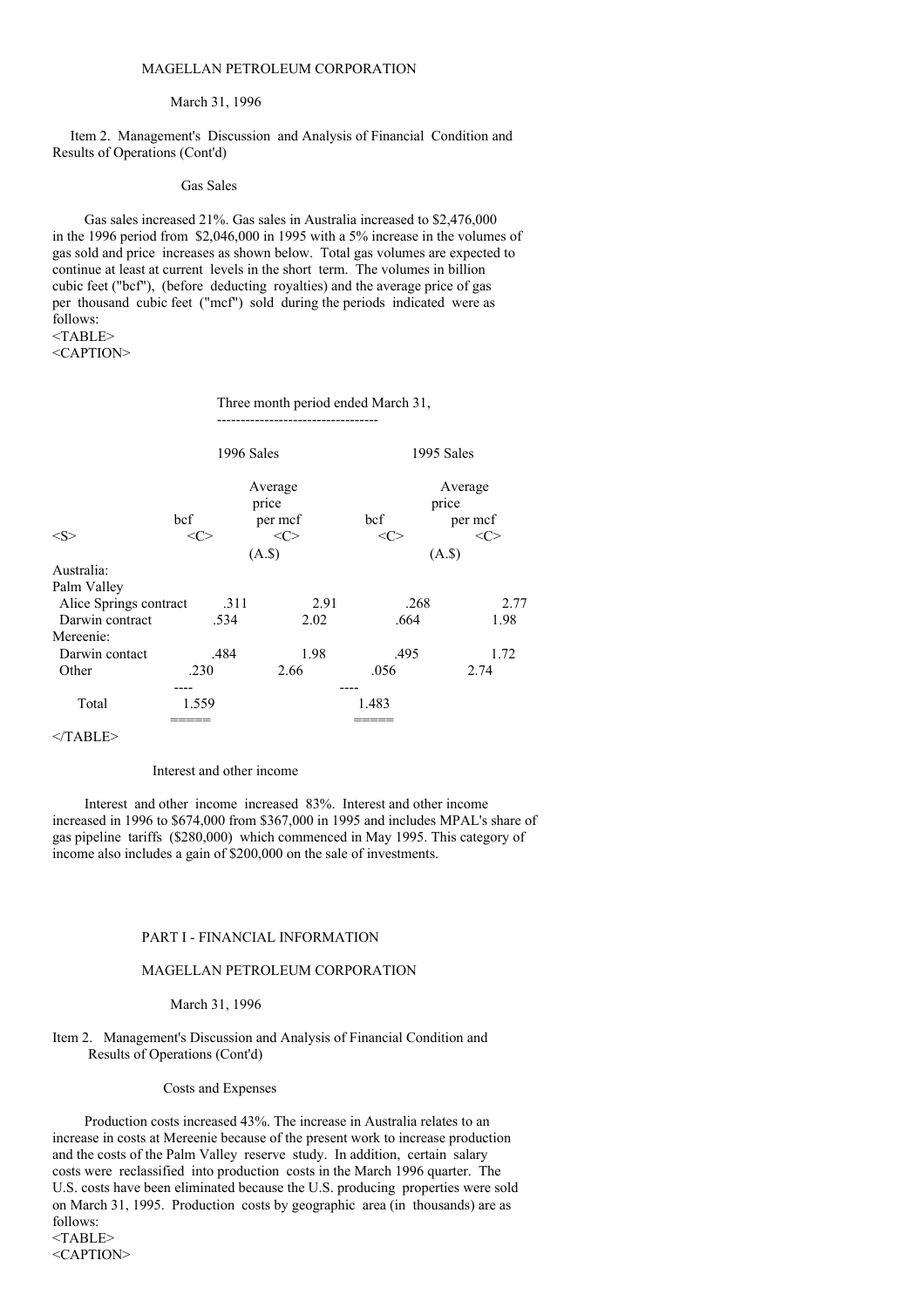|                      |         | Three month period ended March 31, |
|----------------------|---------|------------------------------------|
|                      | 1996    | 1995                               |
| $<\!\!S\!\!>$        |         |                                    |
| Australia            | \$1,361 | \$895                              |
| <b>United States</b> |         | 59                                 |
|                      |         |                                    |
|                      | \$1,361 | \$954                              |
|                      |         |                                    |

# $<$ /TABLE>

Salaries and employee benefits decreased 10% from \$458,000 to \$410,000 during the current quarter primarily because of a reclassification of certain salary costs into production costs.

Depreciation, depletion and amortization decreased 24%. The U.S. costs have been eliminated because the producing properties were sold on March 31, 1995. The following table is a summary of the depreciation, depletion and amortization expense (in thousands) by geographic area: <TABLE>

| <caption></caption> |  |
|---------------------|--|
|---------------------|--|

|                      | Three month period ended March 31, |  |         |          |  |  |
|----------------------|------------------------------------|--|---------|----------|--|--|
|                      | 1996                               |  | 1995    | % Change |  |  |
|                      |                                    |  |         |          |  |  |
| Australia            | \$761                              |  | \$ 768  | (1%)     |  |  |
| <b>United States</b> |                                    |  | 236     |          |  |  |
|                      |                                    |  |         |          |  |  |
|                      | \$761                              |  | \$1,004 |          |  |  |
|                      |                                    |  |         |          |  |  |

# $<$ /TABLE>

Auditing, accounting and legal services increased 20% in 1996 from \$132,000 to \$159,000 in the current period because of the costs incurred in investigating the Belize project.

Shareholder communications increased 27% in 1996 to \$32,000 from \$25,000 in 1995 because of general price increases in mailing and printing costs.

### PART I - FINANCIAL INFORMATION

# MAGELLAN PETROLEUM CORPORATION

#### March 31, 1996

Item 2. Management's Discussion and Analysis of Financial Condition and Results of Operations (Cont'd)

Other expenses decreased 92% from \$176,000 in 1995 to \$14,000 in 1996 primarily because the Company was able to charge a greater portion of its overhead costs to its working interests partners. In addition, there was a decrease in consulting and rent costs.

# Income Taxes

Effective July 1, 1995, the Australian income tax rate increased from 33% to 36%. The effect of the change was to increase the consolidated income tax provision for the 1995 quarter by \$30,000.

A reconciliation of the income tax provisions (in thousands) for the periods is as follows:

|                            | Three month period |       |       |  |  |
|----------------------------|--------------------|-------|-------|--|--|
|                            | ended March 31,    |       |       |  |  |
|                            | 1996               |       |       |  |  |
| Pretax consolidated income |                    | \$963 | \$532 |  |  |
| Losses not recognized:     |                    |       |       |  |  |
| MPC's U.S. operations      |                    | 130   | 138   |  |  |
| MPAL's U.S. operations     |                    | 71    | 91    |  |  |
| Permanent differences      |                    | (145) | 34)   |  |  |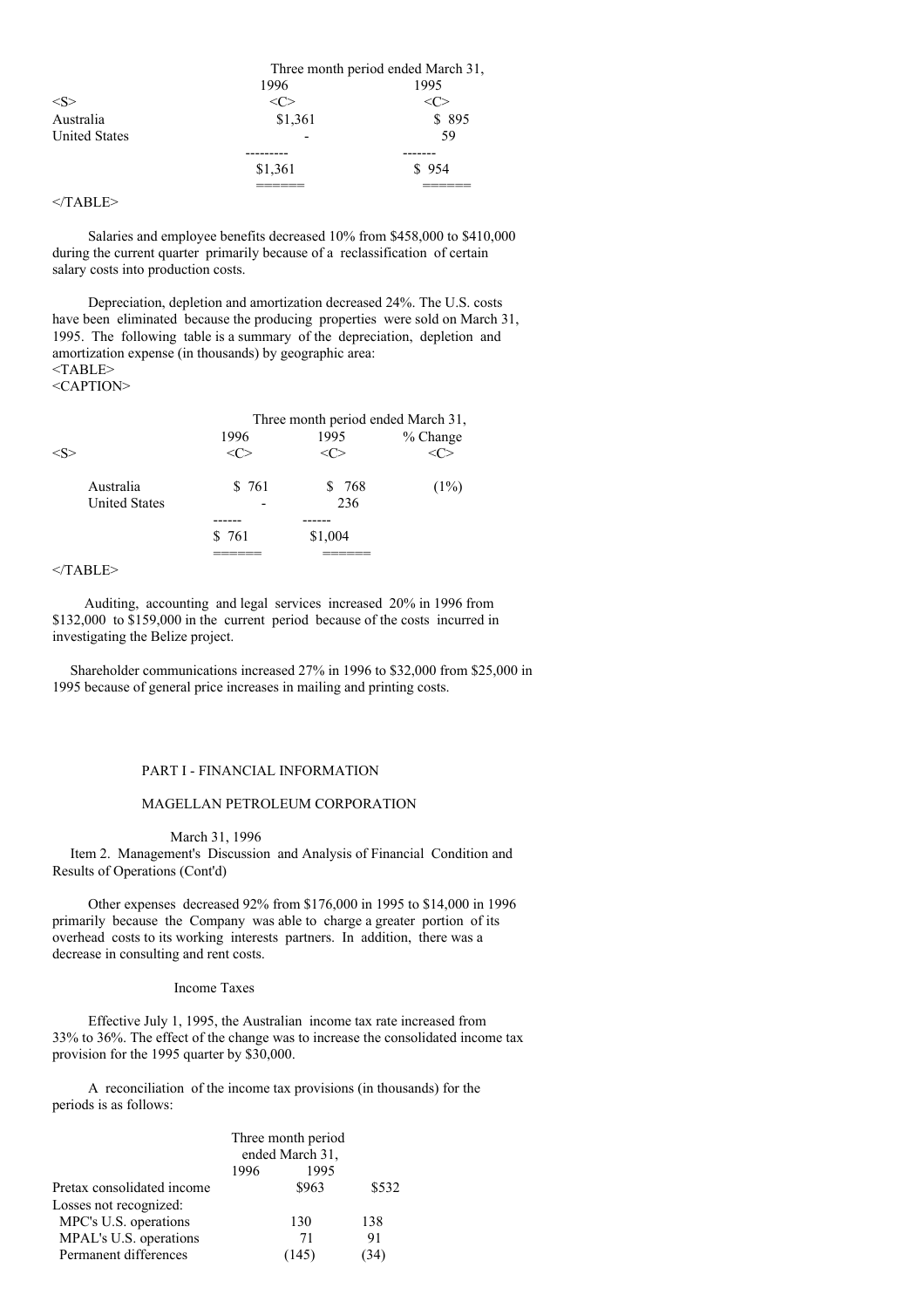

### Exchange Effect

The value of the Australian dollar relative to the U.S. dollar increased to \$.7823 at March 31, 1996 compared to a value of \$.7435 at December 31, 1995. This resulted in a \$990,000 credit to the foreign currency translation adjustments account for the three month period ended March 31, 1996. The average exchange rate used to translate MPAL's operations in Australia was \$.7562 for the quarter ended March 31, 1996, which is a 1% increase compared to the \$.7483 rate for the quarter ended December 31, 1995.

# PART I - FINANCIAL INFORMATION

### MAGELLAN PETROLEUM CORPORATION

#### March 31, 1996

Item 2. Management's Discussion and Analysis of Financial Condition and Results of Operations (Cont'd)

Nine month period ended March 31, 1996 vs. March 31, 1995.

The Company had consolidated net income of \$992,575 for the nine month period ended March 31, 1996 compared to a net income of \$258,071 for the comparable 1995 period. The components of consolidated net income for the comparable periods were as follows:

|                                    | Nine month period ended |               |
|------------------------------------|-------------------------|---------------|
|                                    | March 31,               |               |
| 1996                               | 1995                    |               |
| MPC unconsolidated pretax loss     | \$ (567, 815)           | \$ (691, 115) |
| MPC income tax expense             | (249, 488)              | (260, 409)    |
| Share of MPAL pretax income        | 2,784,538               | 1,900,442     |
| Share of MPAL income tax provision | (974, 660)              | (690, 847)    |
|                                    |                         |               |
| Consolidated net income            | 992,575                 | \$258,071     |
|                                    |                         |               |
| Net income per share               | \$.04                   | \$.01         |
|                                    |                         |               |

#### Oil and Gas Sales

Oil and gas sales (in thousands) by geographic location for the comparable periods were as follows: <TABLE>

<CAPTION>

|                      | Nine month period ended March 31, |                          |                     |               |
|----------------------|-----------------------------------|--------------------------|---------------------|---------------|
|                      | 1996                              |                          | 1995                |               |
|                      | Sales                             | $\frac{0}{0}$            | <b>Sales</b>        | $\frac{0}{0}$ |
| $<\leq>$             |                                   |                          | $\langle C \rangle$ |               |
| Australia            | \$11,618                          | 100                      | \$9,744             | 95            |
| <b>United States</b> |                                   | $\overline{\phantom{0}}$ | 478                 |               |
|                      |                                   |                          |                     |               |
|                      | \$11,618                          | 100                      | \$10,202            | 100           |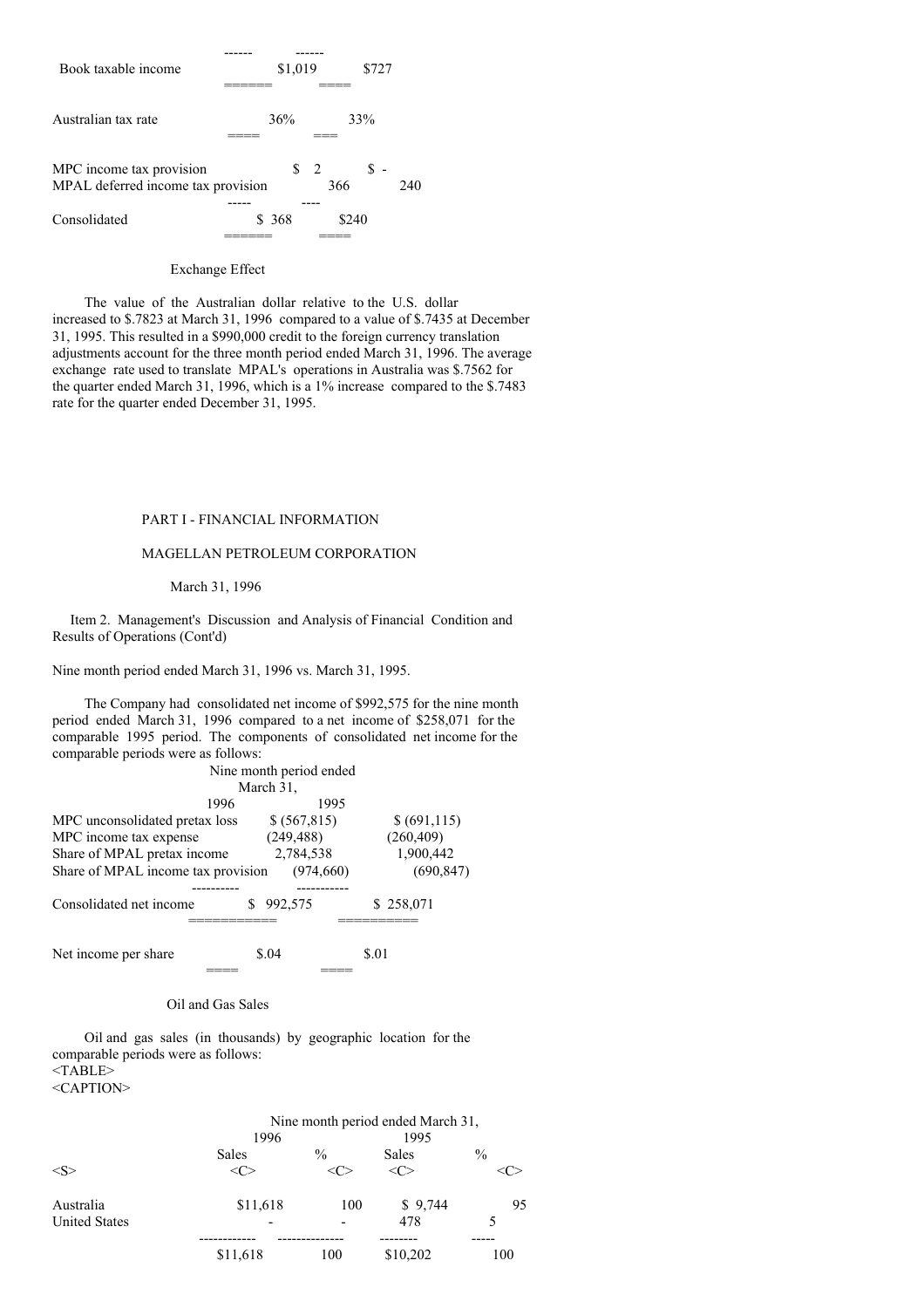# Oil Sales

Oil sales decreased by 2%. Oil sales in Australia increased 11% from \$4,019,000 to \$4,469,000 in the 1996 period because of a 11% increase in the number of units sold and a 1% increase in oil prices. There were no oil sales in the United States (\$363,000 in 1995) because the producing properties were sold on March 31, 1995. Oil unit sales in barrels ("bbls") and the average price per barrel sold during the periods indicated were as follows: <TABLE>

<CAPTION>

Nine month period ended March 31,

---------------------------------

======= ============= ======= ===

|                          | 1996 Sales<br>Average       |                              | 1995 Sales<br>Average |                                         |           |
|--------------------------|-----------------------------|------------------------------|-----------------------|-----------------------------------------|-----------|
| <s></s>                  | bbls<br>$\langle C \rangle$ | price<br>per bbl<br>$\leq C$ | bbls<br><( ∷          | price<br>per bbl<br>$\langle C \rangle$ |           |
| Australia:<br>$<$ TABLE> | 280,155                     | A.\$23.64                    | 241,139               |                                         | A.\$23.41 |

PART I - FINANCIAL INFORMATION

#### MAGELLAN PETROLEUM CORPORATION

#### March 31, 1996

# Item 2. Management's Discussion and Analysis of Financial Condition and Results of Operations (Cont'd)

Gas Sales

Gas sales increased 22%. Gas sales in Australia increased to \$7,149,000 in the current quarter from \$5,840,000 in the prior period with a 8% increase in the volumes of gas sold and price increases as shown below. Total gas volumes are expected to continue at least at current levels in the short term. The volumes in billion cubic feet ("bcf"), (before deducting royalties), the average price of gas per thousand cubic feet ("mcf") sold and the average daily production during the periods indicated were as follows: <TABLE>

<CAPTION>

|                        | Nine month period ended March 31, |          |            |       |          |
|------------------------|-----------------------------------|----------|------------|-------|----------|
|                        | 1996 Sales                        |          | 1995 Sales |       |          |
|                        |                                   | Average  |            |       | Average  |
|                        |                                   | price    |            | price |          |
|                        | bcf                               | per mcf  |            | bcf   | per mcf  |
| <s></s>                | <ো                                | <<>      |            |       | <c></c>  |
| Australia:             |                                   | $(A.\$)$ |            |       | $(A.$ \$ |
| Palm Valley:           |                                   |          |            |       |          |
| Alice Springs contract |                                   | .846     | 2.88       | .767  | 2.75     |
| Darwin contract        |                                   | 1.803    | 2.01       | 2.254 | 1.97     |
| Mereenie:              |                                   |          |            |       |          |
| Darwin contract        |                                   | 1.383    | 1.93       | 1.135 | 1.57     |
| Other                  | .639                              | 2.65     |            | .172  | 2.67     |
|                        |                                   |          | ------     |       |          |
| Total                  | 4.671                             |          |            | 4.328 |          |
|                        |                                   |          |            |       |          |

 $<$ /TABLE>

Interest and other income increased 109% in 1996. Interest and other income increased to \$1,736,000 in 1996 from \$830,000 in 1995 and includes MPAL's share of gas pipeline tariffs (\$786,000) which commenced in May 1995. This category of income also includes a \$290,000 gain on the sale of investments.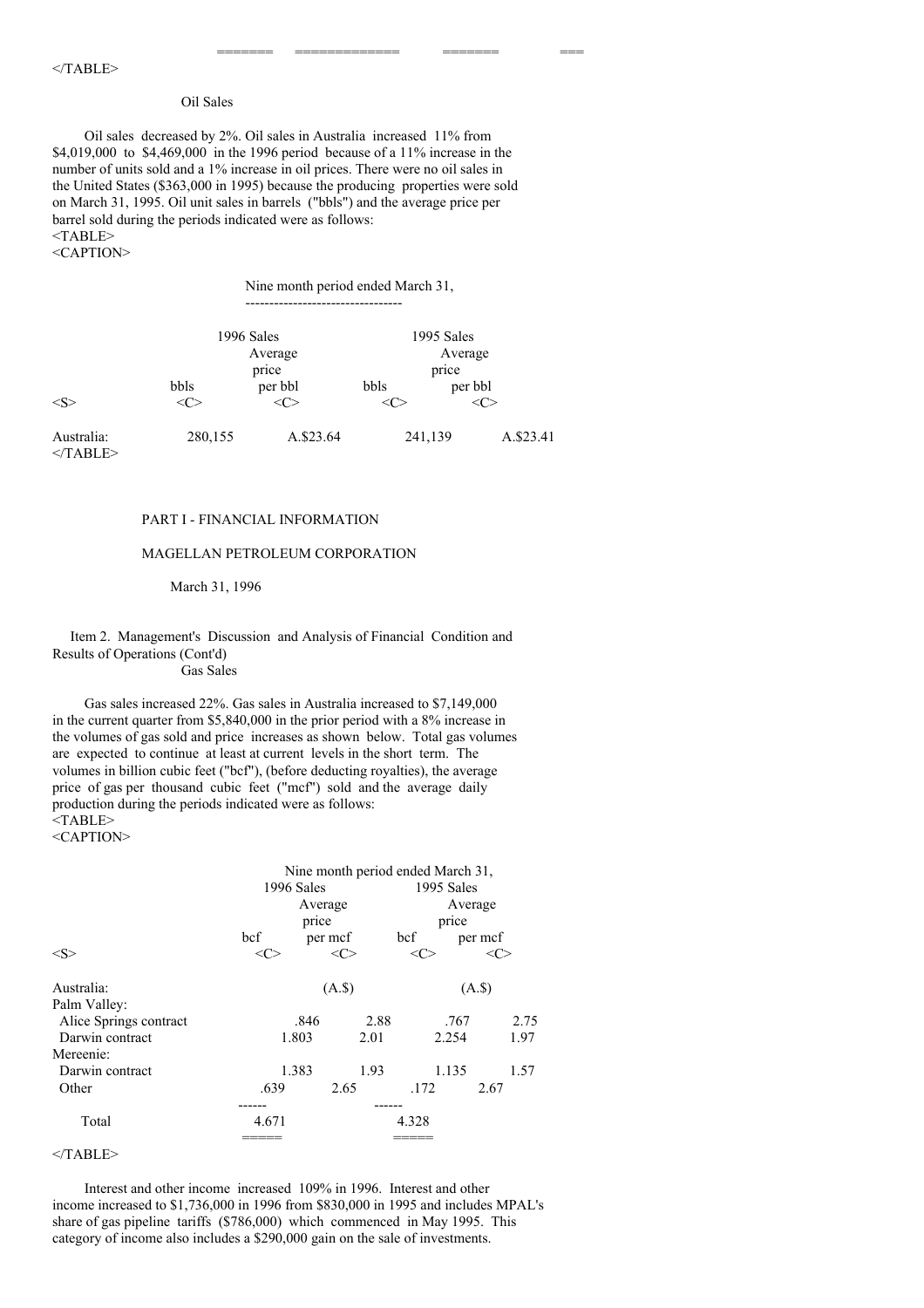### PART I - FINANCIAL INFORMATION

# MAGELLAN PETROLEUM CORPORATION

#### March 31, 1996

Item 2. Management's Discussion and Analysis of Financial Condition and Results of Operations (Cont'd)

#### Costs and Expenses

Production costs increased 26%. The 33% increase in Australia relates to an increase in costs at Mereenie because of the present work to increase production and the cost of the Palm Valley reserve study. Production costs by geographic area (in thousands) are as follows:

|               | Nine month period ended March 31 |         |
|---------------|----------------------------------|---------|
|               | 1996                             | 1995    |
| Australia     | \$3,424                          | \$2,582 |
| United States |                                  | 138     |
|               |                                  |         |
|               | \$3,424                          | \$2,720 |
|               |                                  |         |

Salaries and employee benefits increased 16% from \$1,144,000 in 1995 to \$1,328,000 in 1996 primarily because of increased compensation costs in Australia.

Depreciation, depletion and amortization decreased 18% in 1996. The costs in Australia increased 5% because of the increase in the number of units sold. The U.S. costs have been eliminated because the producing properties were sold on March 31, 1995. The following table is a summary of the depreciation, depletion and amortization expense (in thousands) by geographic area:

|                                   | Nine month period ended March 31, |                |            |
|-----------------------------------|-----------------------------------|----------------|------------|
|                                   | 1996                              | 1995           | $%$ Change |
| Australia<br><b>United States</b> | \$2,257                           | \$2,155<br>621 | $5\%$      |
|                                   |                                   |                |            |
|                                   | \$2,257                           | \$2,776        |            |
|                                   |                                   |                |            |

Shareholder communications increased 16% from \$140,000 to \$162,000 in 1996 because of increased mailing and printing costs.

### PART I - FINANCIAL INFORMATION

### MAGELLAN PETROLEUM CORPORATION

#### March 31, 1996

# Item 2. Management's Discussion and Analysis of Financial Condition and Results of Operations (Cont'd)

Income Taxes

Effective July 1, 1995, the Australian income tax rate increased from 33% to 36%. The effect of the change was to increase the consolidated income tax provision for the 1996 quarter by \$81,000.

A reconciliation of the income tax provisions (in thousands) for the periods is as follows: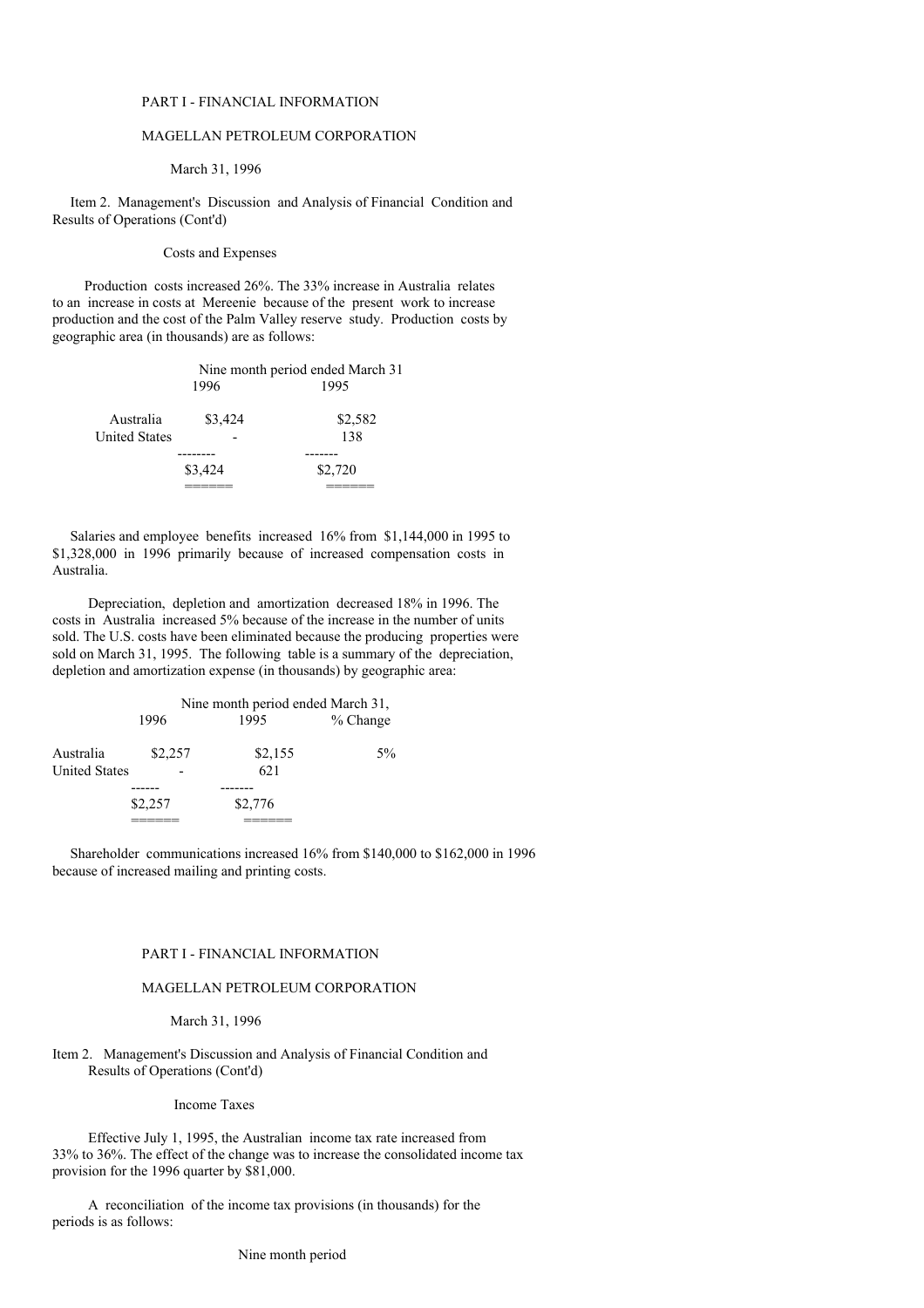|                                                                | ended March 31, |       |              |
|----------------------------------------------------------------|-----------------|-------|--------------|
|                                                                | 1996            | 1995  |              |
|                                                                |                 |       |              |
| Pretax consolidated income<br>Losses not recognized:           | \$2,219         |       | \$1,209      |
| MPC's U.S. operations                                          | 568             |       | 691          |
| <b>MPAL's North American operations</b>                        |                 | 323   | 193          |
| Permanent differences                                          | (396)           |       | 1            |
| Book taxable income                                            | \$2,714         |       | \$2,094      |
| Australian tax rate                                            | 36%             | 33%   |              |
| MPC income tax provision<br>MPAL deferred income tax provision | \$250           | 977   | \$260<br>691 |
| Consolidated                                                   | \$1,227         | \$951 |              |

## Exchange Effect

The value of the Australian dollar relative to the U.S. dollar increased to \$.7823 at December 31, 1995 compared to a value of \$.7097 at June 30, 1995. This resulted in a \$1,918,000 credit to the foreign currency translation adjustments account for the nine month period ended March 31, 1996. The 10% increase in the value of the Australian dollar increased the reported asset and liability amounts in the balance at March 31, 1996 from the June 30, 1995 amounts. The average exchange rate used to translate MPAL's operations in Australia was \$.7484 for the nine month period ended March 31, 1996, compared to the \$.7477 rate for the March 31, 1996 period.

### PART II - FINANCIAL INFORMATION

### MAGELLAN PETROLEUM CORPORATION

March 31, 1996

#### Item 5. Other Information.

On March 18, 1996, the Palm Valley Joint Venture announced that proved developed reserves at the Palm Valley gas field, in central Australia's Amadeus Basin, are now estimated at 218 billion cubic feet as adjusted for production to date. The field's total recoverable (i.e., proved plus probable plus possible reserves) aggregates 696 billion cubic feet as adjusted for production. The estimates are the result of a comprehensive evaluation of the field's production history and other data by Schlumberger GeoQuest Reservoir Technologies, an internationally recognized consulting firm, and will be used as a basis for future development of the field.

Item 6. Exhibits and Reports on Form 8-K

None.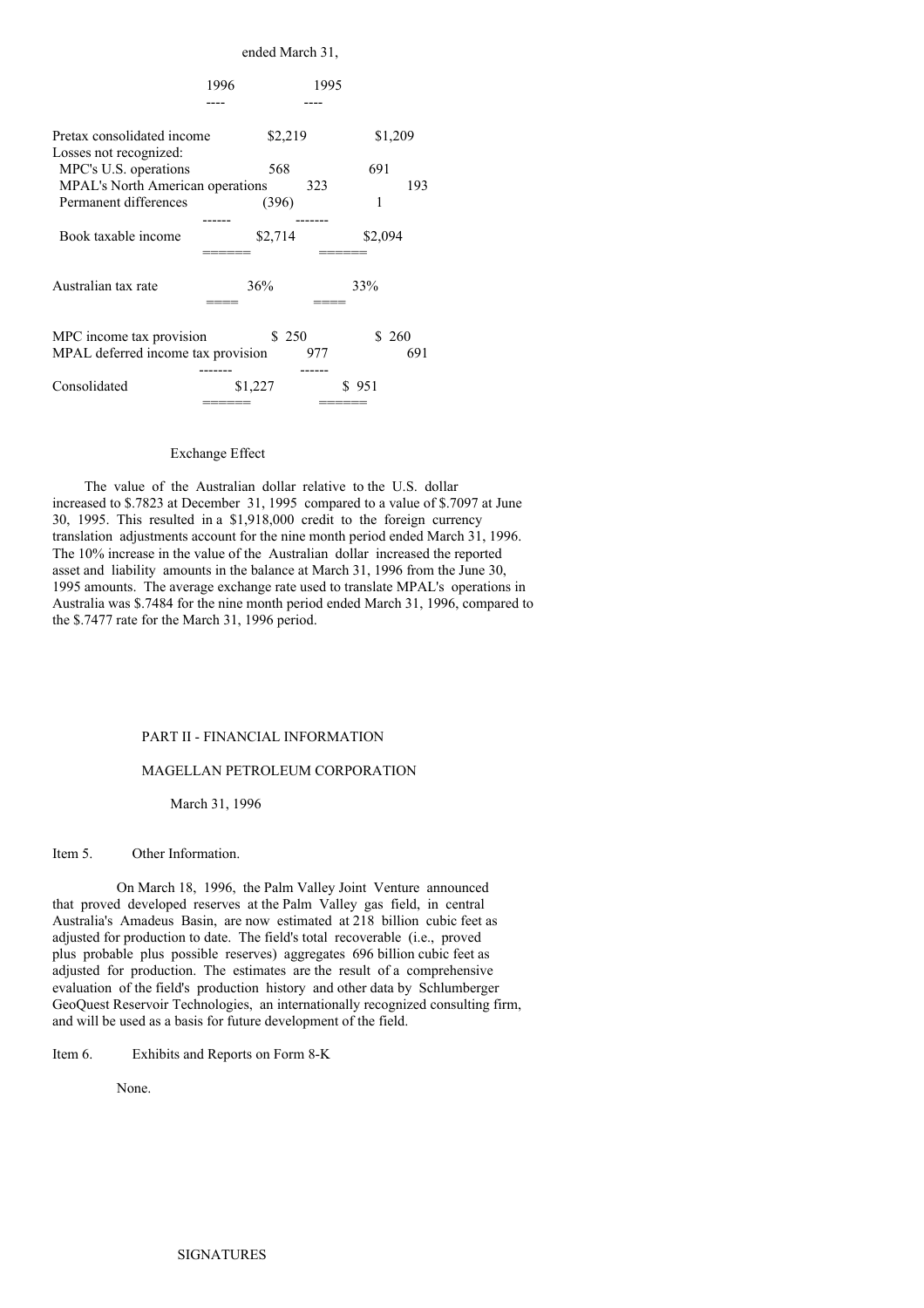Pursuant to the requirements of the Securities Exchange Act of 1934, the registrant has duly caused this report to be signed on its behalf by the undersigned thereunto duly authorized:

# MAGELLAN PETROLEUM CORPORATION Registrant

Date: May 8, 1996 By /s/ James R. Joyce

-------------------------------------

James R. Joyce, President and Chief Financial and Accounting Officer